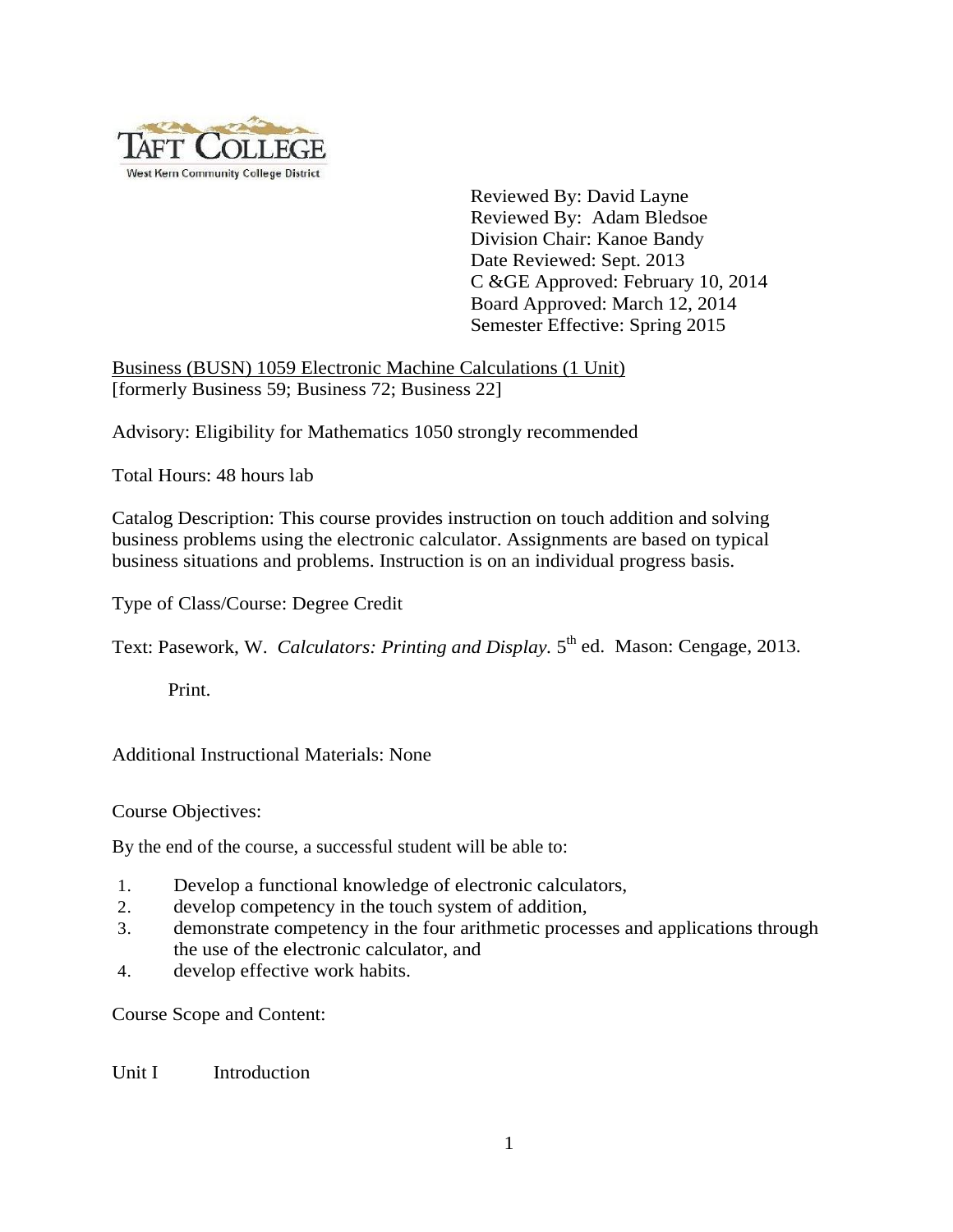- A . Arithmetic review
- B. Calculator overview
- C. General instructions
	- 1. How to use this book
	- 2. Developing skills

## Unit II The Touch System

- A. The ten-key keyboard
	- 1. Posture and position at the machine
	- 2. Keyboard arrangement
- B. Touch addition
	- 1. Keystroking
	- 2. Correcting an entry
	- 3. Decimal
	- 4 . Keystroke Count

## Unit III Arithmetic Processes and Applications

- A. Addition and Subtraction
- B. Multiplication
	- 1. Basic multiplication
	- 2. Percentage
	- 3 . Constant factor
	- 4. Multiple factors
	- 5 . Accumulation of products
	- 6 . Exponents
	- 7 . Combined operations
- C. Division
	- 1. Basic division
	- 2. Percentage
	- 3 . Amount and percentage of change
	- 4 . Constant divisor
	- 5 . Accumulation of quotients
	- 6 . Chain division
	- 7 . Combined operations

Learning Activities Required Outside of Class: None

Methods of Instruction:

- 1. Classroom demonstrations
- 2. Assigned practice and problems from text
- 3. Individual instruction in machine problem solving